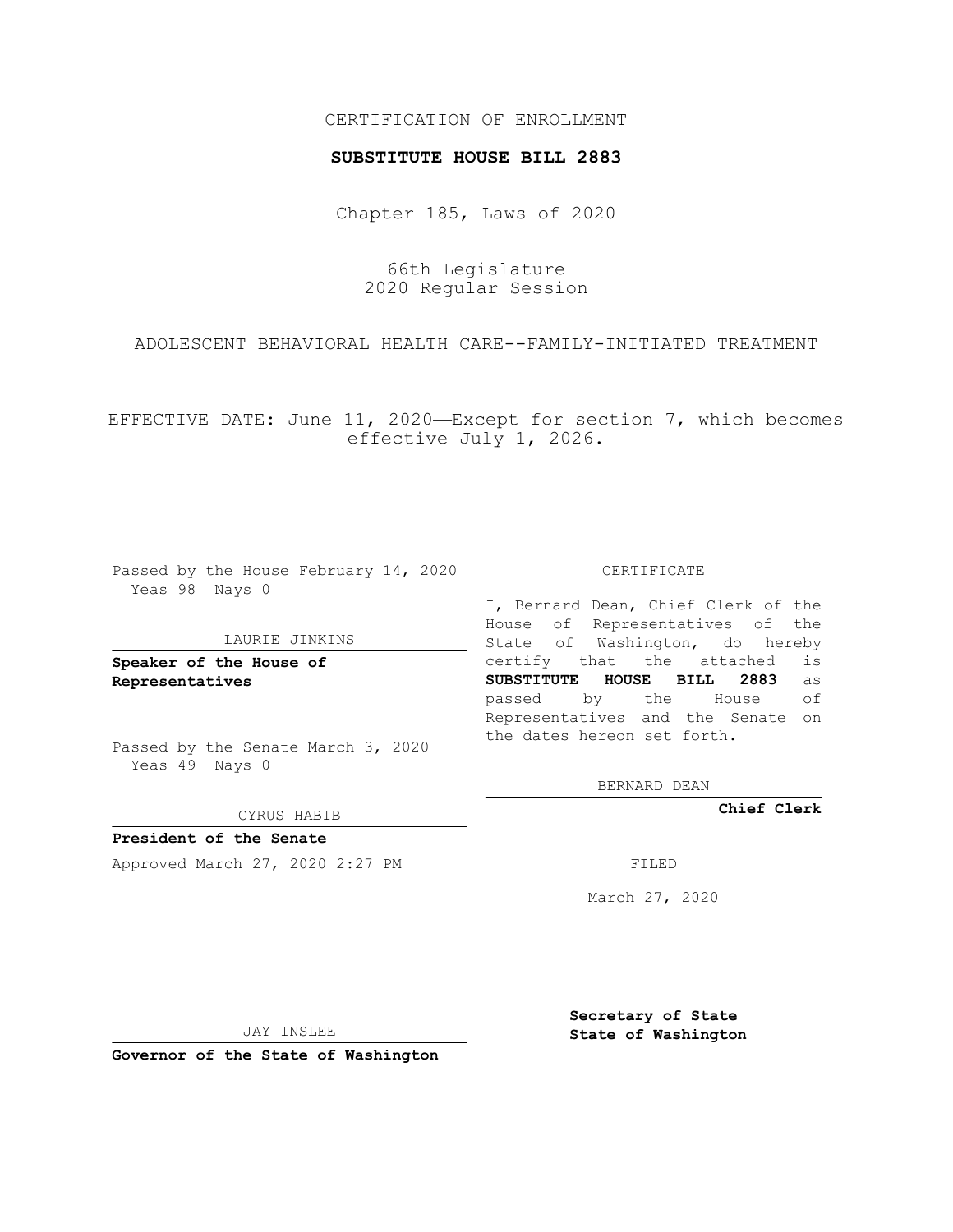## **SUBSTITUTE HOUSE BILL 2883**

Passed Legislature - 2020 Regular Session

**State of Washington 66th Legislature 2020 Regular Session**

**By** House Human Services & Early Learning (originally sponsored by Representatives Eslick, Frame, and Davis)

READ FIRST TIME 02/07/20.

 AN ACT Relating to implementing policies related to expanding adolescent behavioral health care access as reviewed and recommended 3 by the children's mental health work group; amending RCW 71.34.010, 71.34.610, 71.34.630, and 71.34.730; reenacting and amending RCW 71.34.020, 71.34.750, and 71.34.750; adding a new section to chapter 71.34 RCW; providing an effective date; and providing an expiration 7 date.

8 BE IT ENACTED BY THE LEGISLATURE OF THE STATE OF WASHINGTON:

9 **Sec. 1.** RCW 71.34.010 and 2019 c 381 s 1 are each amended to 10 read as follows:

 It is the purpose of this chapter to assure that minors in need of mental health care and treatment receive an appropriate continuum 13 of culturally relevant care and treatment, including prevention and 14 early intervention, self-directed care, parent-directed care, and involuntary treatment. To facilitate the continuum of care and treatment to minors in out-of-home placements, all divisions of the authority and the department that provide mental health services to minors shall jointly plan and deliver those services.

19 It is also the purpose of this chapter to protect the rights of 20 adolescents to confidentiality and to independently seek services for 21 mental health and substance use disorders. Mental health and

p. 1 SHB 2883.SL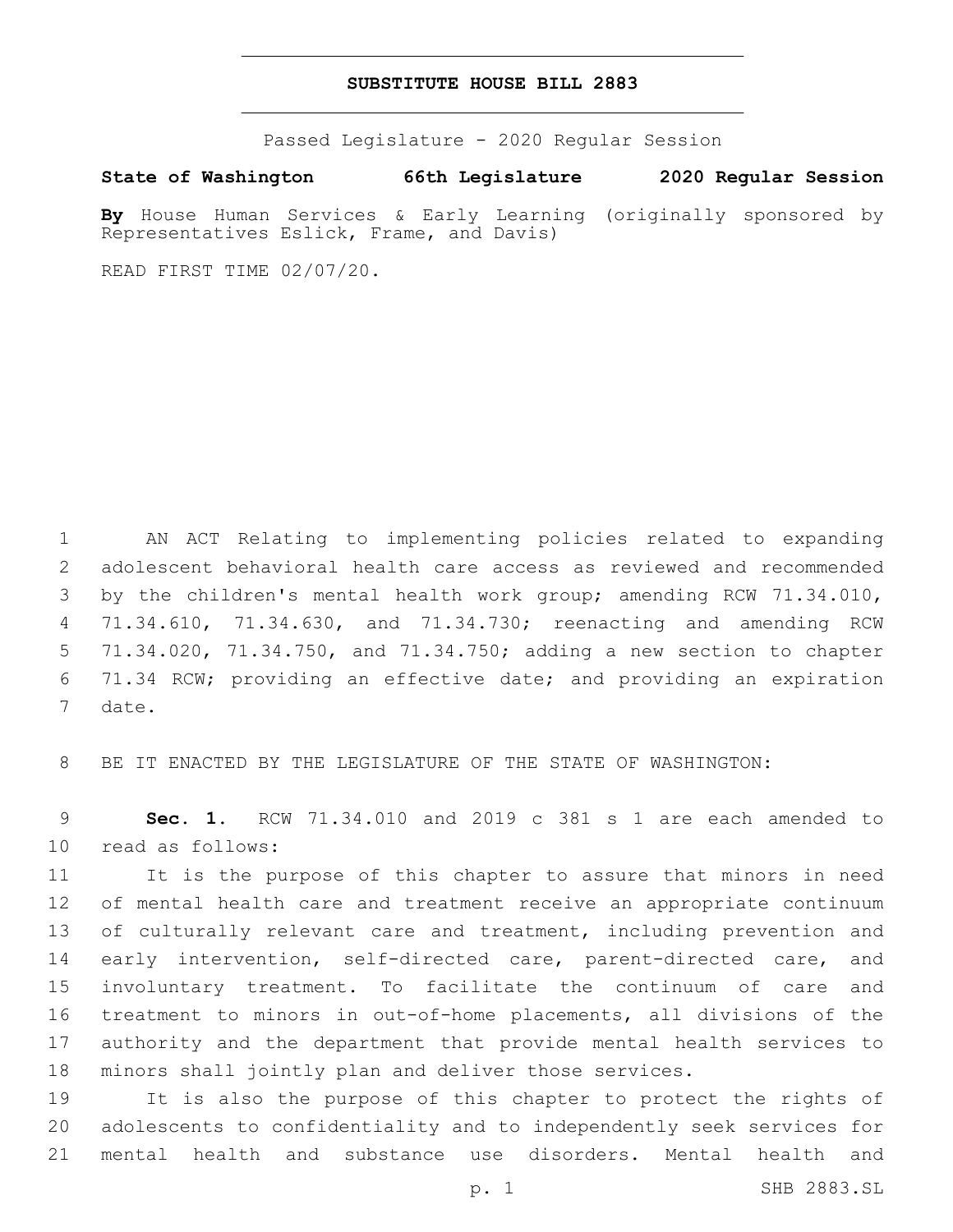((chemical dependency)) substance use disorder professionals shall guard against needless hospitalization and deprivations of liberty, enable treatment decisions to be made in response to clinical needs in accordance with sound professional judgment, and encourage the use 5 of voluntary services. Mental health and ((chemical dependency)) substance use disorder professionals shall, whenever clinically appropriate, offer less restrictive alternatives to inpatient treatment. Additionally, all mental health care and treatment providers shall assure that minors' parents are given an opportunity to participate in the treatment decisions for their minor children. The mental health care and treatment providers shall, to the extent possible, offer services that involve minors' parents or family.

 It is also the purpose of this chapter to assure the ability of parents to exercise reasonable, compassionate care and control of their minor children when there is a medical necessity for treatment 16 and without the requirement of filing a petition under this chapter, including the ability to request and receive medically necessary treatment for their adolescent children without the consent of the 19 adolescent.

 **Sec. 2.** RCW 71.34.020 and 2019 c 446 s 24, 2019 c 444 s 17, 2019 c 381 s 2, and 2019 c 325 s 2001 are each reenacted and amended to 22 read as follows:

 Unless the context clearly requires otherwise, the definitions in 24 this section apply throughout this chapter.

(1) "Adolescent" means a minor thirteen years of age or older.

 (2) "Alcoholism" means a disease, characterized by a dependency 27 on alcoholic beverages, loss of control over the amount and circumstances of use, symptoms of tolerance, physiological or psychological withdrawal, or both, if use is reduced or discontinued, and impairment of health or disruption of social or economic 31 functioning.

 (3) "Approved substance use disorder treatment program" means a program for minors with substance use disorders provided by a treatment program licensed or certified by the department of health as meeting standards adopted under chapter 71.24 RCW.

(4) "Authority" means the Washington state health care authority.

 (5) "Behavioral health administrative services organization" has 38 the same meaning as provided in RCW 71.24.025.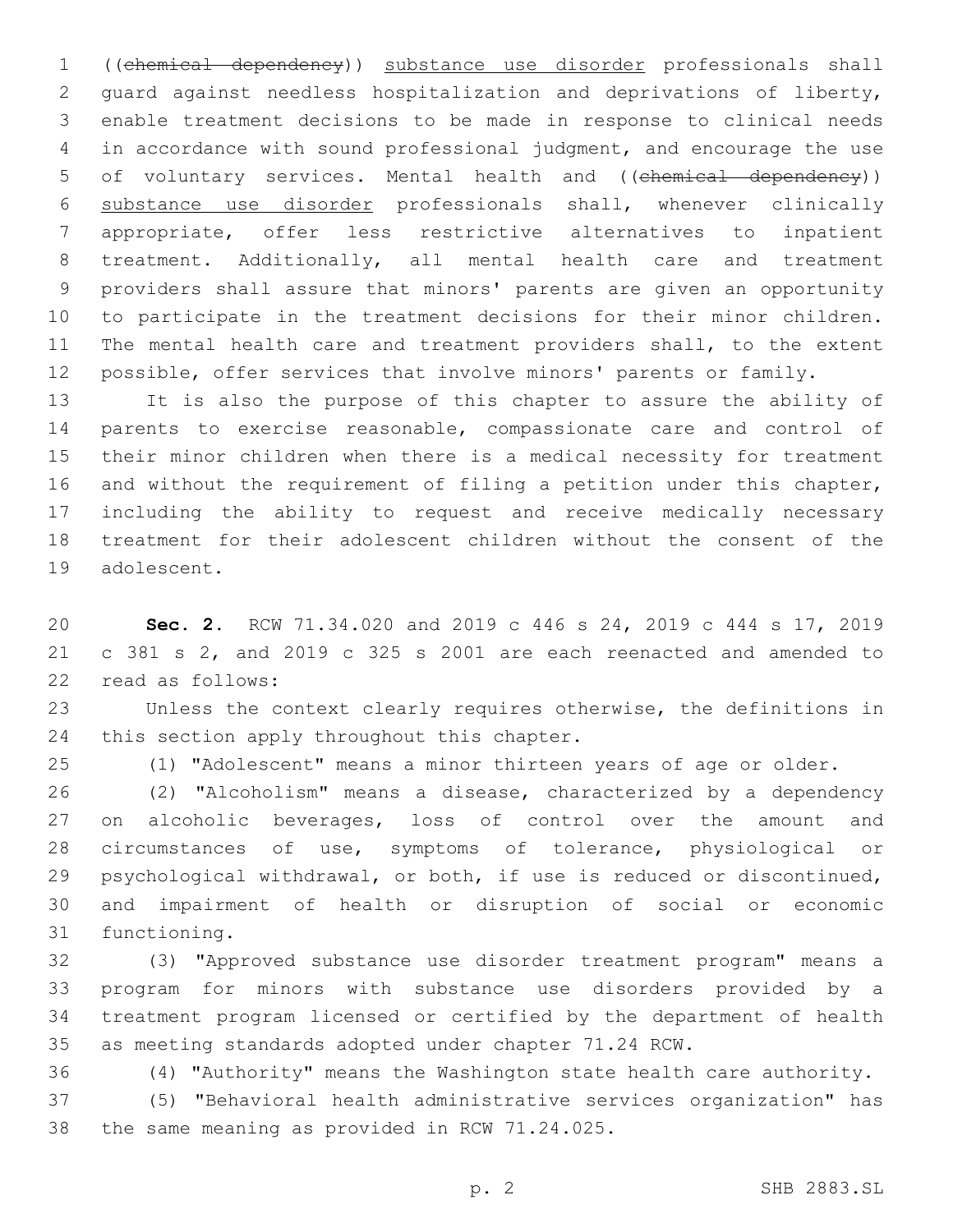(6) "Child psychiatrist" means a person having a license as a physician and surgeon in this state, who has had graduate training in child psychiatry in a program approved by the American Medical Association or the American Osteopathic Association, and who is board 5 eligible or board certified in child psychiatry.

(7) "Children's mental health specialist" means:

 (a) A mental health professional who has completed a minimum of one hundred actual hours, not quarter or semester hours, of specialized training devoted to the study of child development and 10 the treatment of children; and

 (b) A mental health professional who has the equivalent of one year of full-time experience in the treatment of children under the supervision of a children's mental health specialist.

 (8) "Commitment" means a determination by a judge or court commissioner, made after a commitment hearing, that the minor is in need of inpatient diagnosis, evaluation, or treatment or that the minor is in need of less restrictive alternative treatment.

 (9) "Co-occurring disorder specialist" means an individual possessing an enhancement granted by the department of health under chapter 18.205 RCW that certifies the individual to provide substance use disorder counseling subject to the practice limitations under RCW 22 18.205.105.

 (10) "Department" means the department of social and health 24 services.

 (11) "Designated crisis responder" has the same meaning as 26 provided in RCW 71.05.020.

(12) "Director" means the director of the authority.

 (13) "Evaluation and treatment facility" means a public or private facility or unit that is licensed or certified by the department of health to provide emergency, inpatient, residential, or outpatient mental health evaluation and treatment services for minors. A physically separate and separately operated portion of a state hospital may be designated as an evaluation and treatment facility for minors. A facility which is part of or operated by the state or federal agency does not require licensure or certification. No correctional institution or facility, juvenile court detention facility, or jail may be an evaluation and treatment facility within 38 the meaning of this chapter.

 (14) "Evaluation and treatment program" means the total system of services and facilities coordinated and approved by a county or

p. 3 SHB 2883.SL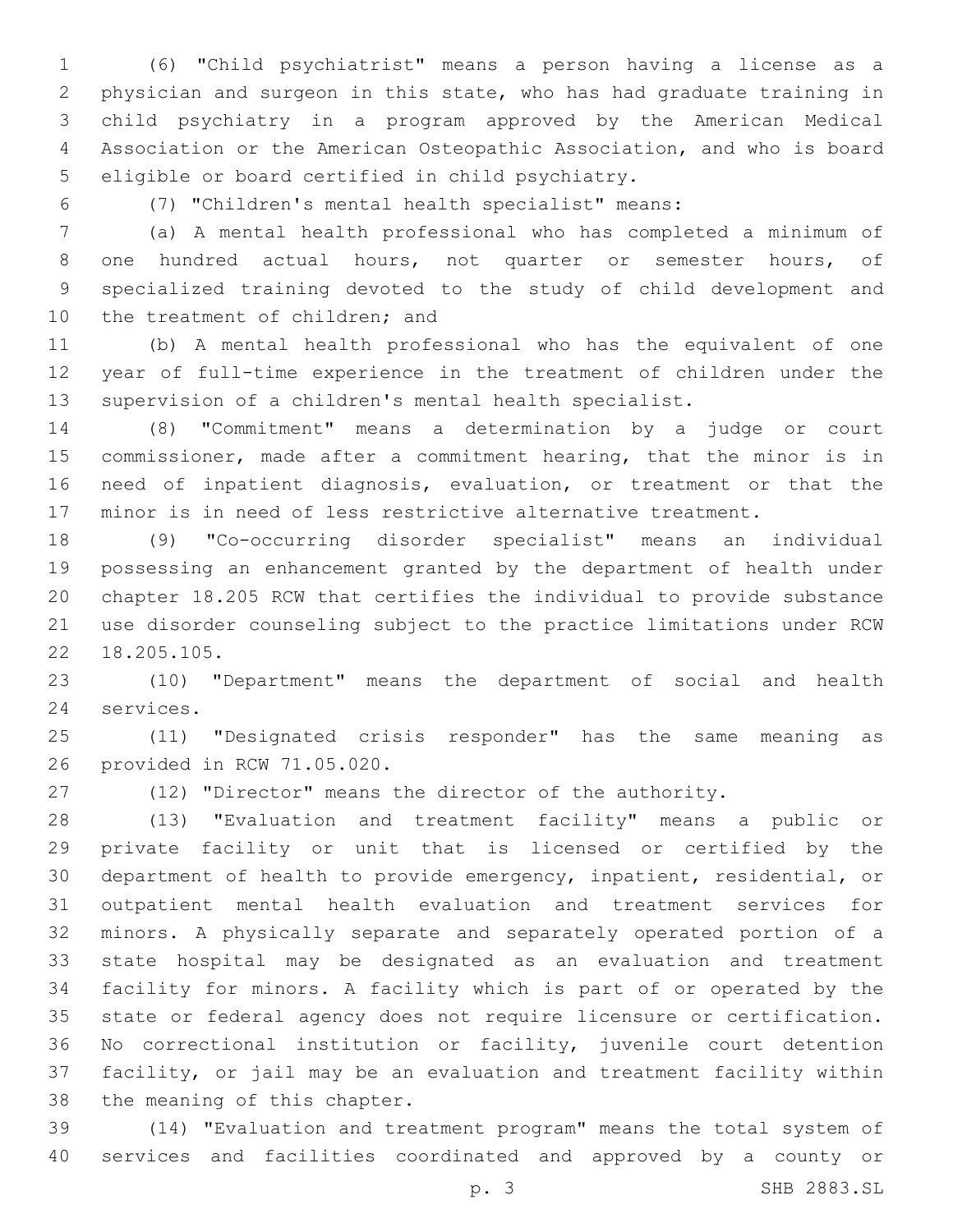combination of counties for the evaluation and treatment of minors 2 under this chapter.

 (15) "Gravely disabled minor" means a minor who, as a result of a mental disorder, or as a result of the use of alcohol or other psychoactive chemicals, is in danger of serious physical harm resulting from a failure to provide for his or her essential human needs of health or safety, or manifests severe deterioration in routine functioning evidenced by repeated and escalating loss of cognitive or volitional control over his or her actions and is not receiving such care as is essential for his or her health or safety.

 (16)(a) "Inpatient treatment" means twenty-four-hour-per-day mental health care provided within a general hospital, psychiatric hospital, residential treatment facility licensed or certified by the department of health as an evaluation and treatment facility for minors, secure withdrawal management and stabilization facility for minors, or approved substance use disorder treatment program for 17 minors.

 (b) For purposes of family-initiated treatment under RCW 71.34.600 through 71.34.670, "inpatient treatment" has the meaning included in (a) of this subsection and any other residential 21 treatment facility licensed under chapter 71.12 RCW.

 (17) "Intoxicated minor" means a minor whose mental or physical functioning is substantially impaired as a result of the use of 24 alcohol or other psychoactive chemicals.

 (18) "Kinship caregiver" has the same meaning as in RCW 26 74.13.031(19)(a).

 (19) "Less restrictive alternative" or "less restrictive setting" means outpatient treatment provided to a minor who is not residing in a facility providing inpatient treatment as defined in this chapter.

 (20) "Likelihood of serious harm" means either: (a) A substantial risk that physical harm will be inflicted by an individual upon his or her own person, as evidenced by threats or attempts to commit suicide or inflict physical harm on oneself; (b) a substantial risk that physical harm will be inflicted by an individual upon another, as evidenced by behavior which has caused such harm or which places another person or persons in reasonable fear of sustaining such harm; or (c) a substantial risk that physical harm will be inflicted by an individual upon the property of others, as evidenced by behavior which has caused substantial loss or damage to the property of 40 others.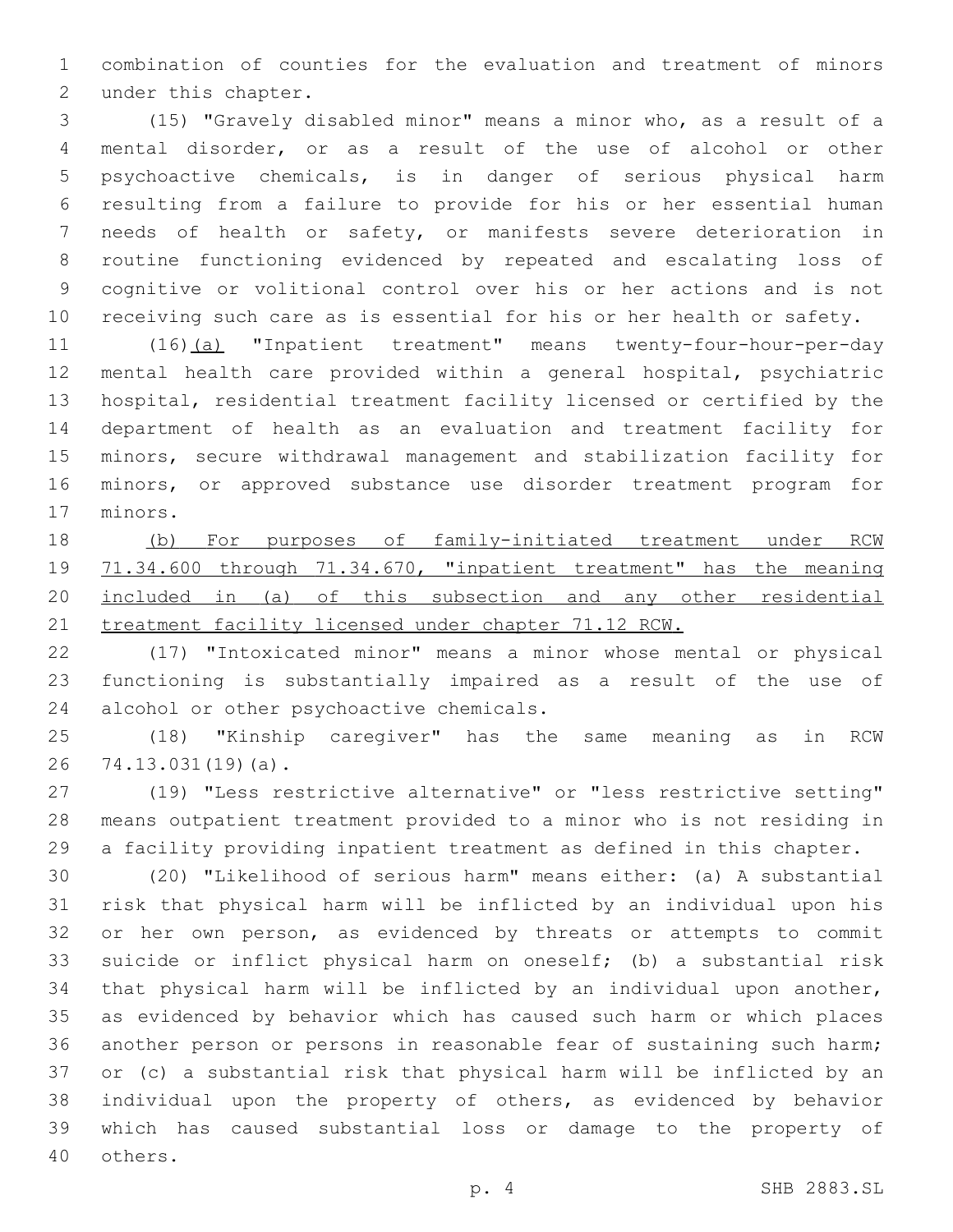(21) "Managed care organization" has the same meaning as provided 2 in RCW 71.24.025.

 (22) "Medical necessity" for inpatient care means a requested service which is reasonably calculated to: (a) Diagnose, correct, cure, or alleviate a mental disorder or substance use disorder; or (b) prevent the progression of a mental disorder or substance use disorder that endangers life or causes suffering and pain, or results in illness or infirmity or threatens to cause or aggravate a handicap, or causes physical deformity or malfunction, and there is no adequate less restrictive alternative available.

 (23) "Mental disorder" means any organic, mental, or emotional impairment that has substantial adverse effects on an individual's cognitive or volitional functions. The presence of alcohol abuse, drug abuse, juvenile criminal history, antisocial behavior, or intellectual disabilities alone is insufficient to justify a finding of "mental disorder" within the meaning of this section.

 (24) "Mental health professional" means a psychiatrist, psychiatric advanced registered nurse practitioner, physician assistant working with a supervising psychiatrist, psychologist, psychiatric nurse, social worker, and such other mental health professionals as defined by rules adopted by the secretary of the 22 department of health under this chapter.

(25) "Minor" means any person under the age of eighteen years.

 (26) "Outpatient treatment" means any of the nonresidential services mandated under chapter 71.24 RCW and provided by licensed or certified behavioral health agencies as identified by RCW 71.24.025.

 (27)(a) "Parent" has the same meaning as defined in RCW 26.26A.010, including either parent if custody is shared under a joint custody agreement, or a person or agency judicially appointed 30 as legal guardian or custodian of the child.

 (b) For purposes of family-initiated treatment under RCW 71.34.600 through 71.34.670, "parent" also includes a person to whom a parent defined in (a) of this subsection has given a signed authorization to make health care decisions for the adolescent, a stepparent who is involved in caring for the adolescent, a kinship caregiver who is involved in caring for the adolescent, or another relative who is responsible for the health care of the adolescent, who may be required to provide a declaration under penalty of perjury stating that he or she is a relative responsible for the health care 40 of the adolescent pursuant to ((RCW 9A.72.085)) chapter 5.50 RCW. If

p. 5 SHB 2883.SL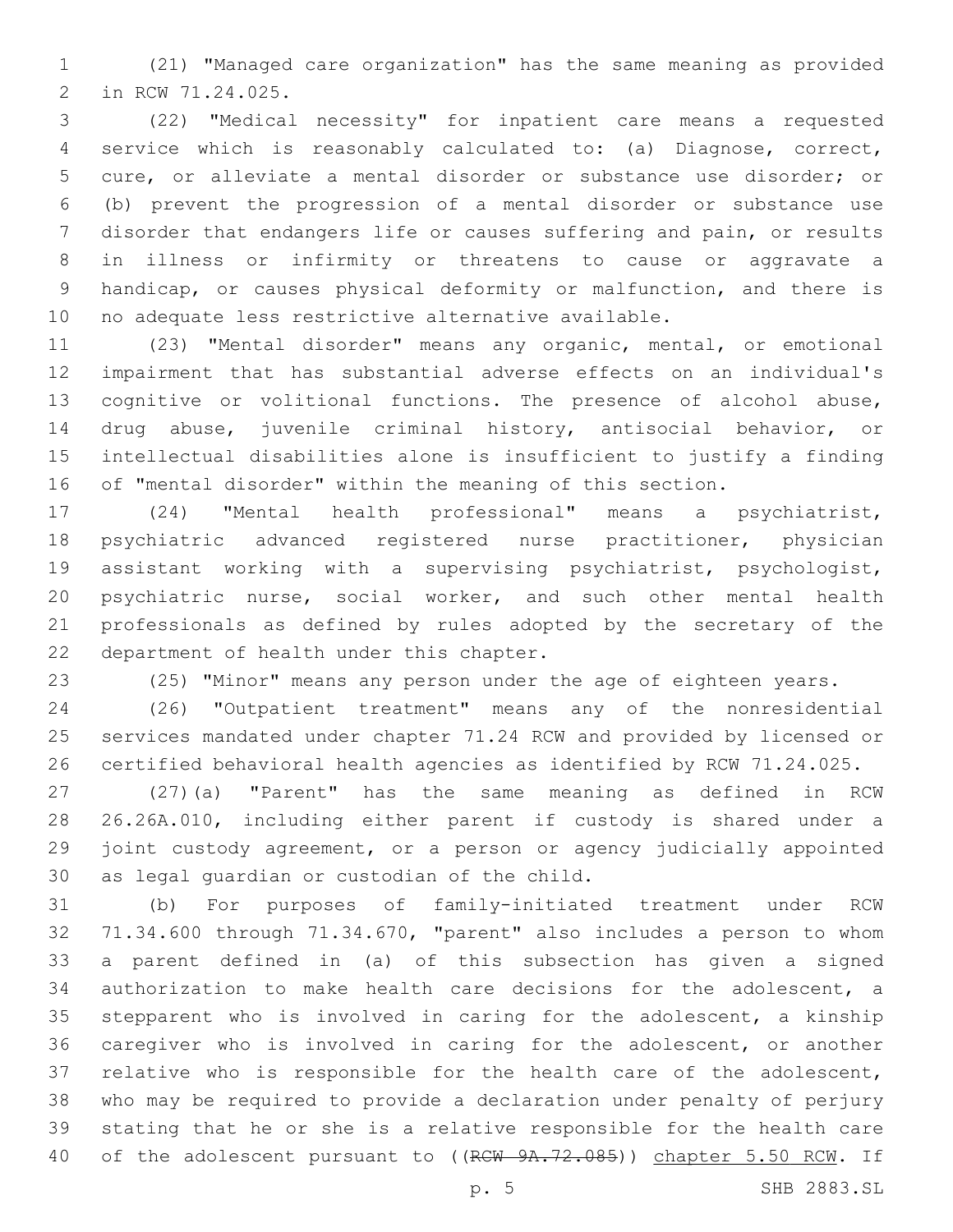a dispute arises between individuals authorized to act as a parent for the purpose of RCW 71.34.600 through 71.34.670, the disagreement must be resolved according to the priority established under RCW 7.70.065(2)(a).

 (28) "Physician assistant" means a person licensed as a physician assistant under chapter 18.57A or 18.71A RCW.6

 (29) "Private agency" means any person, partnership, corporation, or association that is not a public agency, whether or not financed in whole or in part by public funds, that constitutes an evaluation and treatment facility or private institution, or hospital, or approved substance use disorder treatment program, that is conducted 12 for, or includes a distinct unit, floor, or ward conducted for, the care and treatment of persons with mental illness, substance use disorders, or both mental illness and substance use disorders.

 (30) "Professional person in charge" or "professional person" means a physician, other mental health professional, or other person empowered by an evaluation and treatment facility, secure withdrawal management and stabilization facility, or approved substance use disorder treatment program with authority to make admission and 20 discharge decisions on behalf of that facility.

 (31) "Psychiatric nurse" means a registered nurse who has experience in the direct treatment of persons who have a mental illness or who are emotionally disturbed, such experience gained under the supervision of a mental health professional.

 (32) "Psychiatrist" means a person having a license as a physician in this state who has completed residency training in psychiatry in a program approved by the American Medical Association or the American Osteopathic Association, and is board eligible or 29 board certified in psychiatry.

 (33) "Psychologist" means a person licensed as a psychologist 31 under chapter 18.83 RCW.

 (34) "Public agency" means any evaluation and treatment facility or institution, or hospital, or approved substance use disorder treatment program that is conducted for, or includes a distinct unit, floor, or ward conducted for, the care and treatment of persons with mental illness, substance use disorders, or both mental illness and substance use disorders if the agency is operated directly by federal, state, county, or municipal government, or a combination of 39 such governments.

p. 6 SHB 2883.SL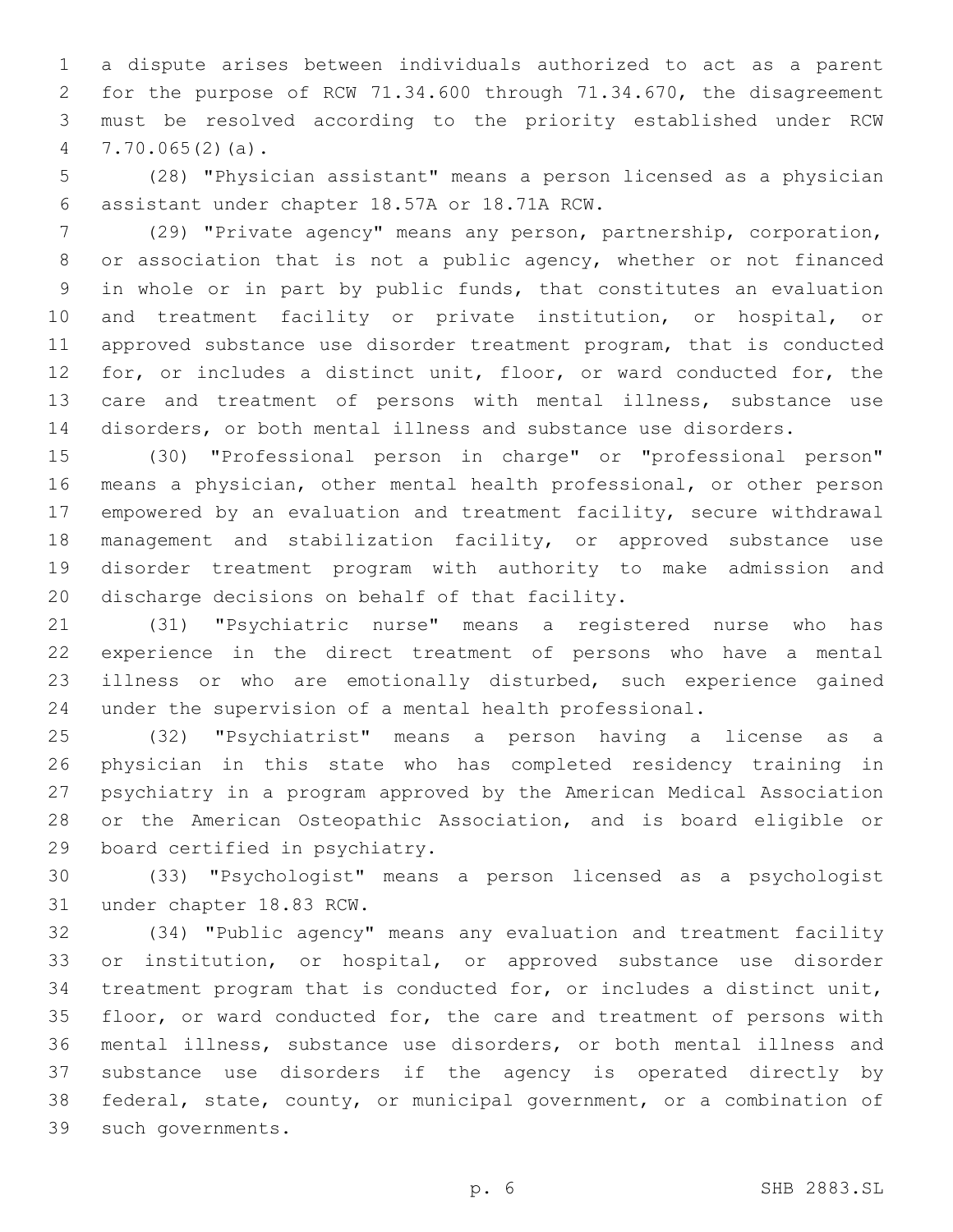(35) "Responsible other" means the minor, the minor's parent or estate, or any other person legally responsible for support of the 3 minor.

 (36) "Secretary" means the secretary of the department or 5 secretary's designee.

 (37) "Secure withdrawal management and stabilization facility" means a facility operated by either a public or private agency or by the program of an agency which provides care to voluntary individuals and individuals involuntarily detained and committed under this chapter for whom there is a likelihood of serious harm or who are gravely disabled due to the presence of a substance use disorder. Secure withdrawal management and stabilization facilities must:

13 (a) Provide the following services:

 (i) Assessment and treatment, provided by certified substance use disorder professionals or co-occurring disorder specialists;

16 (ii) Clinical stabilization services;

 (iii) Acute or subacute detoxification services for intoxicated 18 individuals; and

 (iv) Discharge assistance provided by certified substance use disorder professionals or co-occurring disorder specialists, including facilitating transitions to appropriate voluntary or involuntary inpatient services or to less restrictive alternatives as 23 appropriate for the individual;

 (b) Include security measures sufficient to protect the patients, 25 staff, and community; and

(c) Be licensed or certified as such by the department of health.

 (38) "Social worker" means a person with a master's or further advanced degree from a social work educational program accredited and 29 approved as provided in RCW 18.320.010.

 (39) "Start of initial detention" means the time of arrival of 31 the minor at the first evaluation and treatment facility, secure withdrawal management and stabilization facility, or approved substance use disorder treatment program offering inpatient treatment if the minor is being involuntarily detained at the time. With regard to voluntary patients, "start of initial detention" means the time at which the minor gives notice of intent to leave under the provisions 37 of this chapter.

 (40) "Substance use disorder" means a cluster of cognitive, behavioral, and physiological symptoms indicating that an individual continues using the substance despite significant substance-related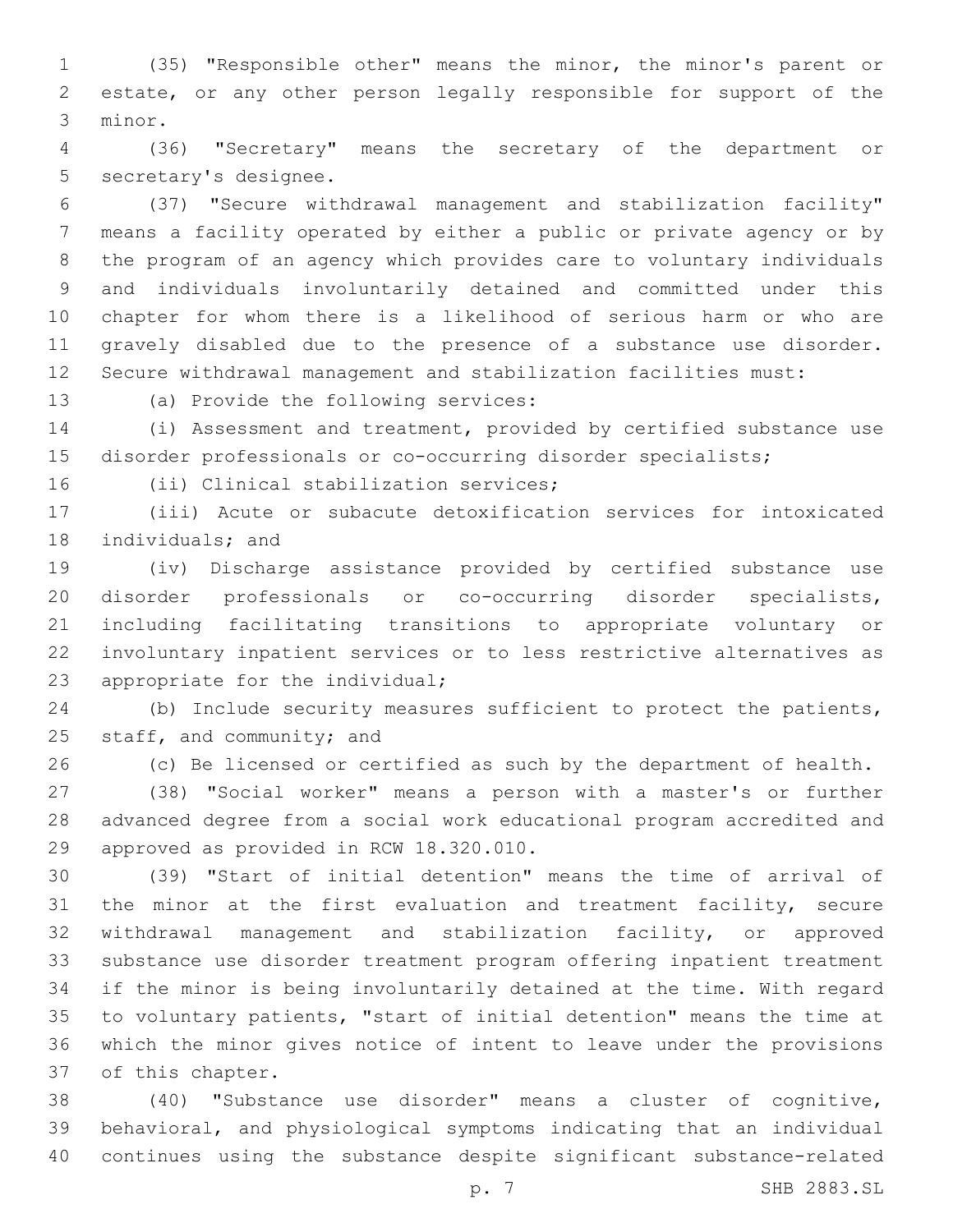problems. The diagnosis of a substance use disorder is based on a pathological pattern of behaviors related to the use of the 3 substances.

 (41) "Substance use disorder professional" means a person certified as a substance use disorder professional by the department of health under chapter 18.205 RCW, or a person certified as a ((chemical dependency)) substance use disorder professional trainee under RCW 18.205.095 working under the direct supervision of a 9 certified ((chemical dependency)) substance use disorder 10 professional.

 **Sec. 3.** RCW 71.34.610 and 2019 c 381 s 8 are each amended to 12 read as follows:

 (1) The authority shall assure that, for any adolescent admitted to inpatient treatment under RCW 71.34.600, a review is conducted by a physician or other mental health professional who is employed by 16 the authority, or an agency under contract with the authority, and who neither has a financial interest in continued inpatient treatment of the adolescent nor is affiliated with the facility providing the 19 treatment. ((The))

 (a) For adolescents receiving inpatient treatment, the physician or other mental health professional shall conduct the review not less than seven nor more than fourteen days following the date the adolescent was brought to the facility under RCW 71.34.600 to determine whether it is a medical necessity to continue the 25 adolescent's treatment on an inpatient basis.

 (b) For adolescents receiving inpatient treatment in a 27 residential treatment facility, the physician or other mental health professional shall conduct an additional medical necessity review 29 every thirty days after the initial review while the adolescent remains in treatment under RCW 71.34.600.

 (2) In making a determination under subsection (1) of this section, the authority shall consider the opinion of the treatment provider, the safety of the adolescent, and the likelihood the adolescent's mental health will deteriorate if released from inpatient treatment. The authority shall consult with the parent in 36 advance of making its determination.

 (3) If, after any review conducted by the authority under this section, the authority determines it is no longer a medical necessity for an adolescent to receive inpatient treatment, the authority shall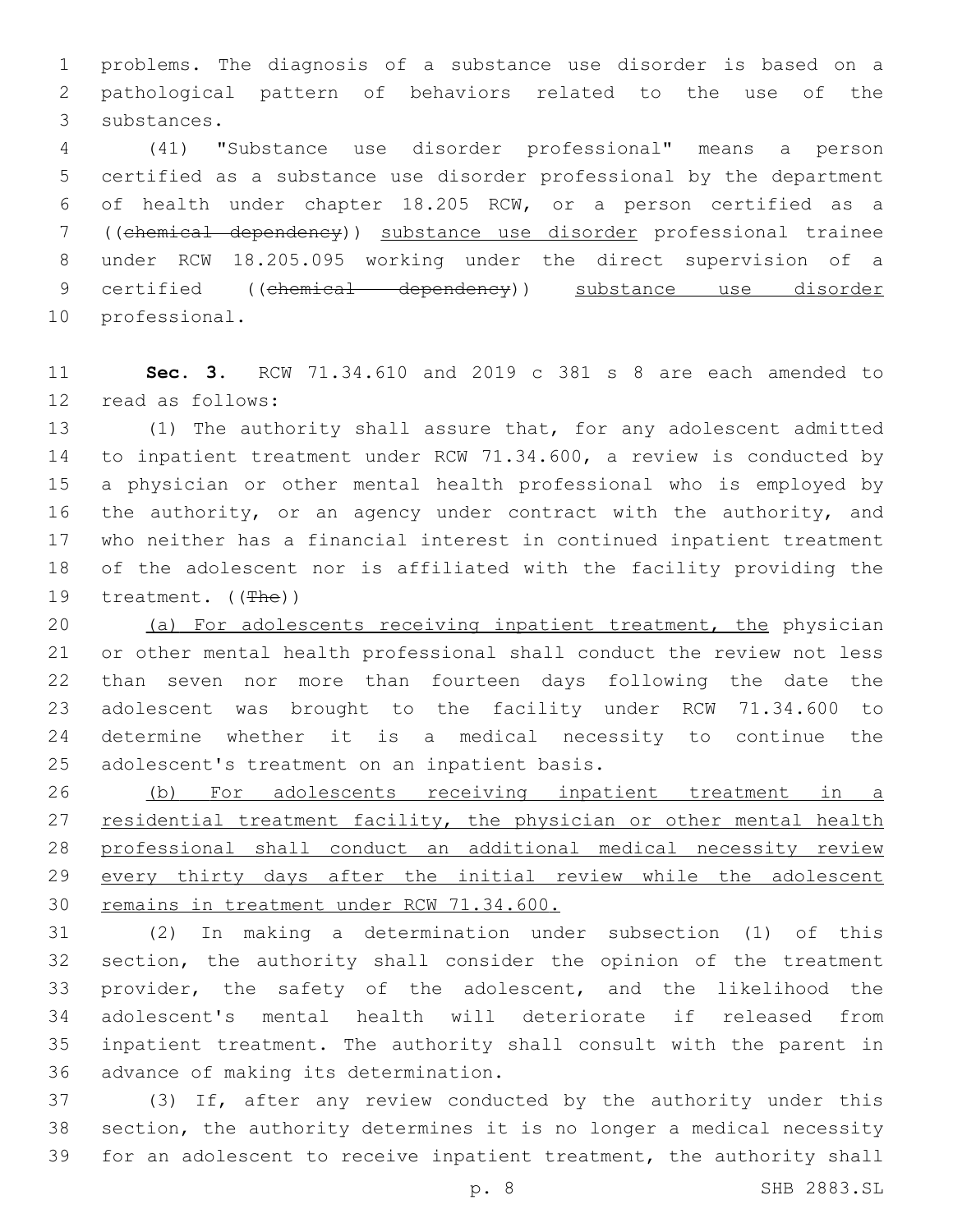immediately notify the parents and the facility. The facility shall release the adolescent to the parents within twenty-four hours of receiving notice. If the professional person in charge and the parent believe that it is a medical necessity for the adolescent to remain in inpatient treatment, the adolescent shall be released to the parent on the second judicial day following the authority's determination in order to allow the parent time to file an at-risk youth petition under chapter 13.32A RCW. If the authority determines it is a medical necessity for the adolescent to receive outpatient treatment and the adolescent declines to obtain such treatment, such refusal shall be grounds for the parent to file an at-risk youth 12 petition.

 (4) If the evaluation conducted under RCW 71.34.600 is done by the authority, the reviews required by subsection (1) of this section shall be done by contract with an independent agency.

 (5) The authority may, subject to available funds, contract with other governmental agencies to conduct the reviews under this section. The authority may seek reimbursement from the parents, their insurance, or medicaid for the expense of any review conducted by an 20 agency under contract.

 (6) In addition to the review required under this section, the authority may periodically determine and redetermine the medical necessity of treatment for purposes of payment with public funds.

 (7) The authority shall communicate review findings under this 25 section with the appropriate medicaid managed care organization contracted by the authority.

 (8) Nothing in this section prohibits a managed care organization from conducting medical necessity reviews according to appropriate guidelines based on the level of care being referred to and consistent with the billing guide from the authority.

 **Sec. 4.** RCW 71.34.630 and 2019 c 381 s 10 are each amended to 32 read as follows:

 (1) If the adolescent is receiving inpatient treatment in a hospital setting and is not released as a result of the petition filed under RCW 71.34.620, he or she shall be released not later than 36 thirty days following the later of:  $((+1)^2)$  (a) The date of the 37 authority's determination under RCW 71.34.610(2); or  $((+2+))$  (b) the filing of a petition for judicial review under RCW 71.34.620, unless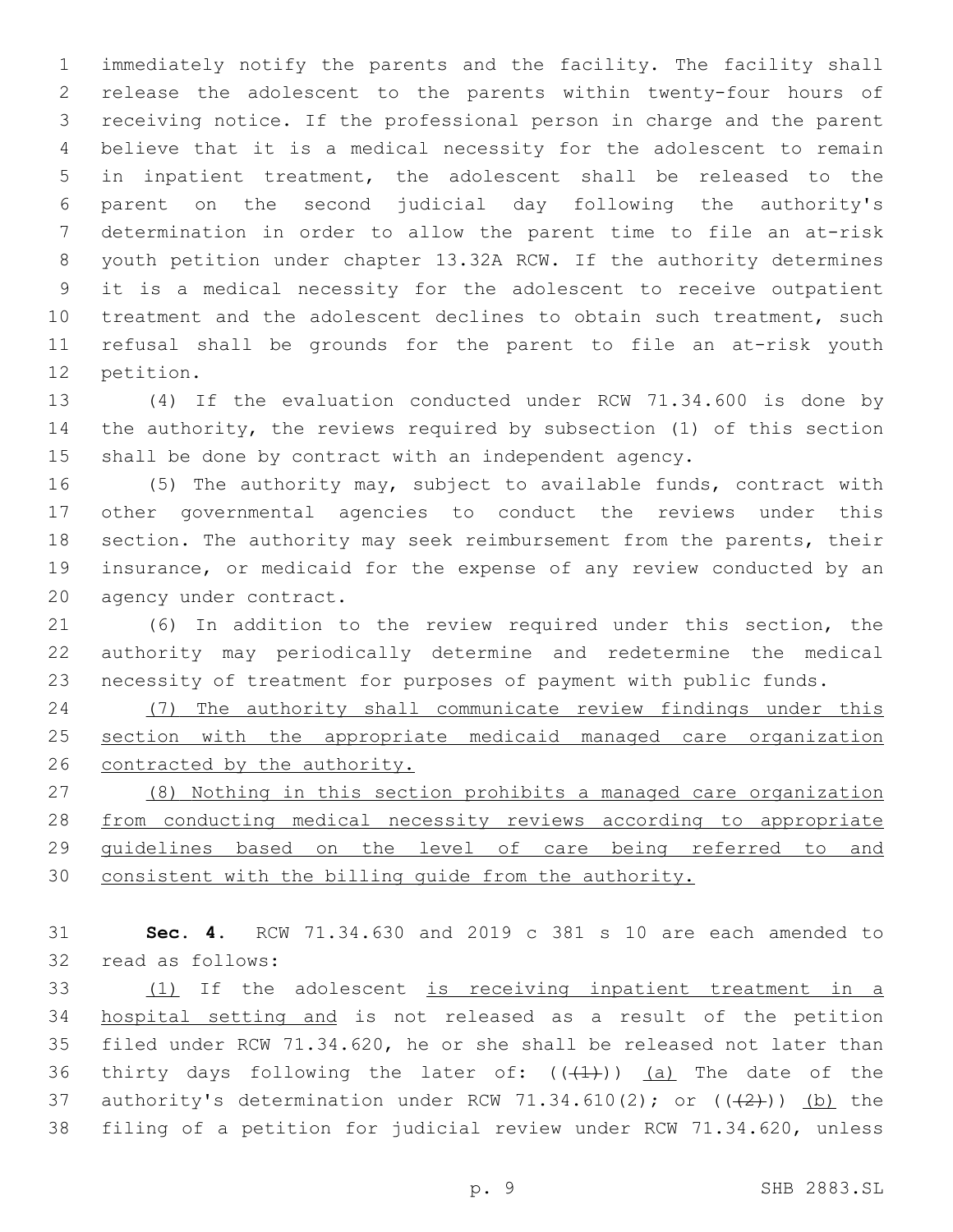a professional person or the designated crisis responder initiates 2 proceedings under this chapter.

 (2) If the adolescent receiving treatment in a residential treatment facility is not released as a result of the petition filed under RCW 71.34.620, he or she may remain in a residential treatment facility so long as it continues to be a medical necessity for the adolescent to receive such treatment.

 **Sec. 5.** RCW 71.34.730 and 2019 c 446 s 36 are each amended to 9 read as follows:

 (1) The professional person in charge of an evaluation and treatment facility, secure withdrawal management and stabilization facility, or approved substance use disorder treatment program where a minor has been admitted involuntarily for the initial seventy-two hour treatment period under this chapter may petition to have a minor committed to an evaluation and treatment facility or, in the case of a minor with a substance use disorder, to a secure withdrawal management and stabilization facility or approved substance use disorder treatment program for fourteen-day diagnosis, evaluation, 19 and treatment.

 If the professional person in charge of the facility does not petition to have the minor committed, the parent who has custody of the minor may seek review of that decision in court. The parent shall file notice with the court and provide a copy of the treatment and 24 evaluation facility's report.

 (2) A petition for commitment of a minor under this section shall be filed with the superior court in the county where the minor is 27 residing or being detained.

(a) A petition for a fourteen-day commitment shall be signed by:

 (i) One physician, physician assistant, or psychiatric advanced 30 registered nurse practitioner; and

 (ii) One physician, physician assistant, psychiatric advanced registered nurse practitioner, or mental health professional.

 (b) If the petition is for substance use disorder treatment, the 34 petition may be signed by a ((chemical dependency)) substance use 35 disorder professional instead of a mental health professional and by an advanced registered nurse practitioner instead of a psychiatric advanced registered nurse practitioner. The person signing the petition must have examined the minor, and the petition must contain 39 the following: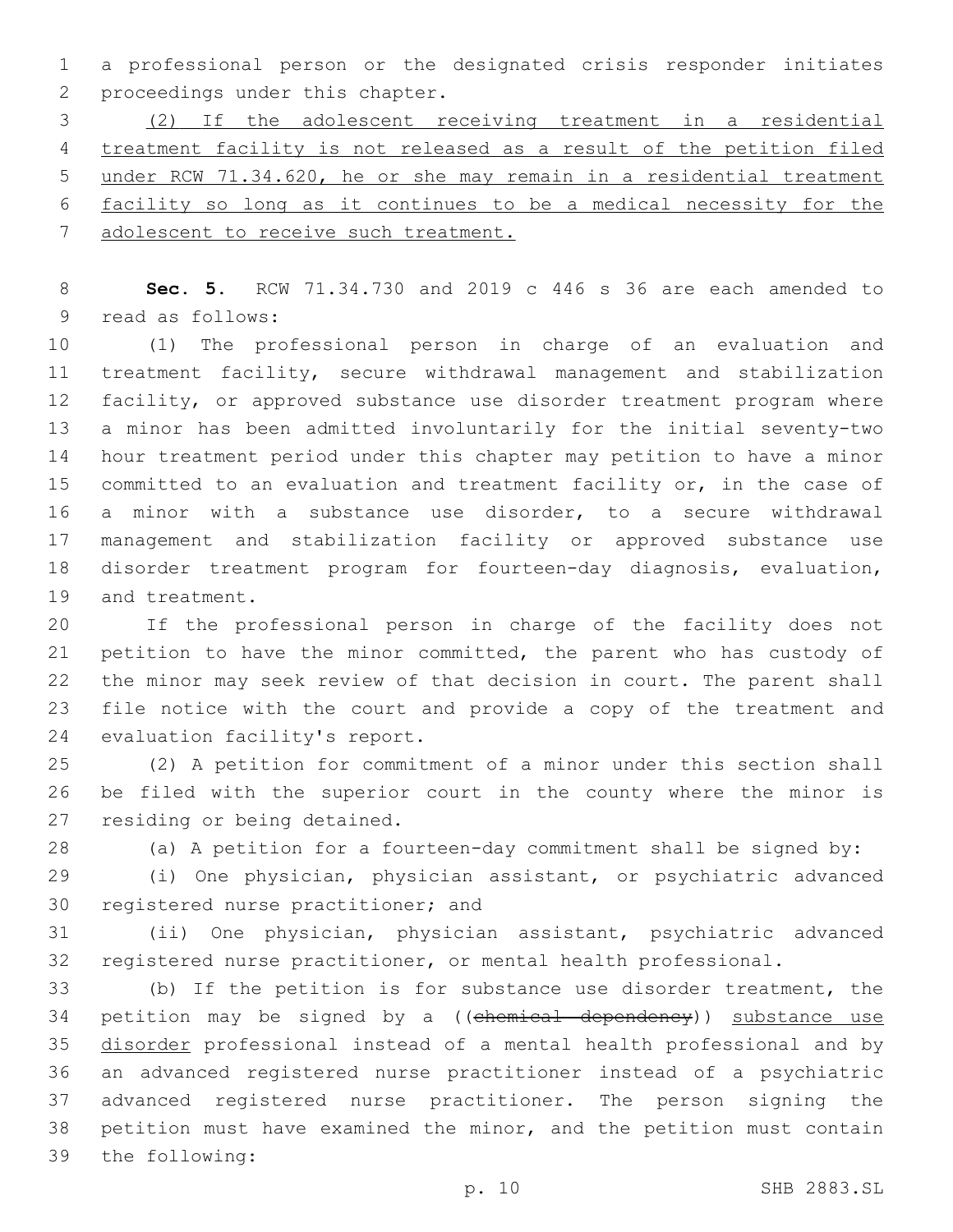(i) The name and address of the petitioner;1

 (ii) The name of the minor alleged to meet the criteria for 3 fourteen-day commitment;

 (iii) The name, telephone number, and address if known of every person believed by the petitioner to be legally responsible for the minor;6

 (iv) A statement that the petitioner has examined the minor and finds that the minor's condition meets required criteria for fourteen-day commitment and the supporting facts therefor;

 (v) A statement that the minor has been advised of the need for voluntary treatment but has been unwilling or unable to consent to 12 necessary treatment;

 (vi) If the petition is for mental health treatment, a statement that the minor has been advised of the loss of firearm rights if 15 involuntarily committed;

 (vii) A statement recommending the appropriate facility or facilities to provide the necessary treatment; and

 (viii) A statement concerning whether a less restrictive alternative to inpatient treatment is in the best interests of the 20 minor.

 (c) A copy of the petition shall be personally delivered to the minor by the petitioner or petitioner's designee. A copy of the petition shall be sent to the minor's attorney and the minor's 24 parent.

 **Sec. 6.** RCW 71.34.750 and 2019 c 446 s 39 and 2019 c 325 s 2008 are each reenacted and amended to read as follows:

 (1) At any time during the minor's period of fourteen-day commitment, the professional person in charge may petition the court for an order requiring the minor to undergo an additional one hundred eighty-day period of treatment. The evidence in support of the petition shall be presented by the county prosecutor unless the petition is filed by the professional person in charge of a state- operated facility in which case the evidence shall be presented by 34 the attorney general.

 (2) The petition for one hundred eighty-day commitment shall 36 contain the following:

(a) The name and address of the petitioner or petitioners;

 (b) The name of the minor alleged to meet the criteria for one 39 hundred eighty-day commitment;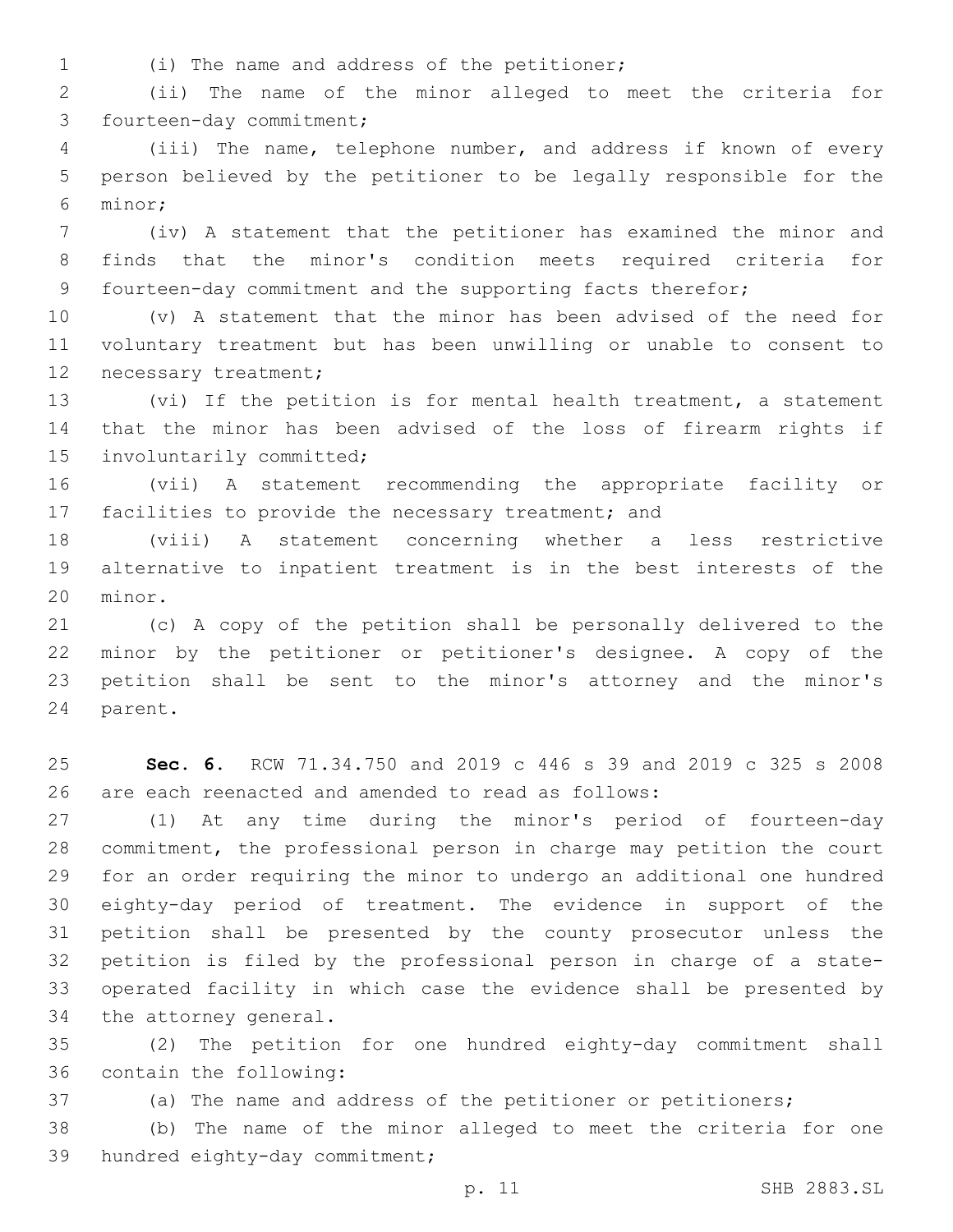(c) A statement that the petitioner is the professional person in charge of the evaluation and treatment facility, secure withdrawal management and stabilization facility, or approved substance use disorder treatment program responsible for the treatment of the 5 minor;

(d) The date of the fourteen-day commitment order; and

(e) A summary of the facts supporting the petition.

 (3) The petition shall be supported by accompanying affidavits signed by: (a) Two examining physicians, one of whom shall be a child psychiatrist, or two psychiatric advanced registered nurse practitioners, one of whom shall be a child and adolescent or family psychiatric advanced registered nurse practitioner. If the petition is for substance use disorder treatment, the petition may be signed 14 by a ((chemical dependency)) substance use disorder professional instead of a mental health professional and by an advanced registered nurse practitioner instead of a psychiatric advanced registered nurse practitioner, or two physician assistants, one of whom must be supervised by a child psychiatrist; (b) one children's mental health specialist and either an examining physician, physician assistant, or a psychiatric advanced registered nurse practitioner; or (c) two among an examining physician, physician assistant, and a psychiatric advanced registered nurse practitioner, one of which needs to be a child psychiatrist, a physician assistant supervised by a child psychiatrist, or a child and adolescent psychiatric nurse practitioner. The affidavits shall describe in detail the behavior of the detained minor which supports the petition and shall state whether a less restrictive alternative to inpatient treatment is in 28 the best interests of the minor.

 (4) The petition for one hundred eighty-day commitment shall be filed with the clerk of the court at least three days before the expiration of the fourteen-day commitment period. The petitioner or the petitioner's designee shall within twenty-four hours of filing serve a copy of the petition on the minor and notify the minor's attorney and the minor's parent. A copy of the petition shall be provided to such persons at least twenty-four hours prior to the 36 hearing.

 (5) At the time of filing, the court shall set a date within seven days for the hearing on the petition. The court may continue the hearing upon the written request of the minor or the minor's attorney for not more than ten days. The minor or the parents shall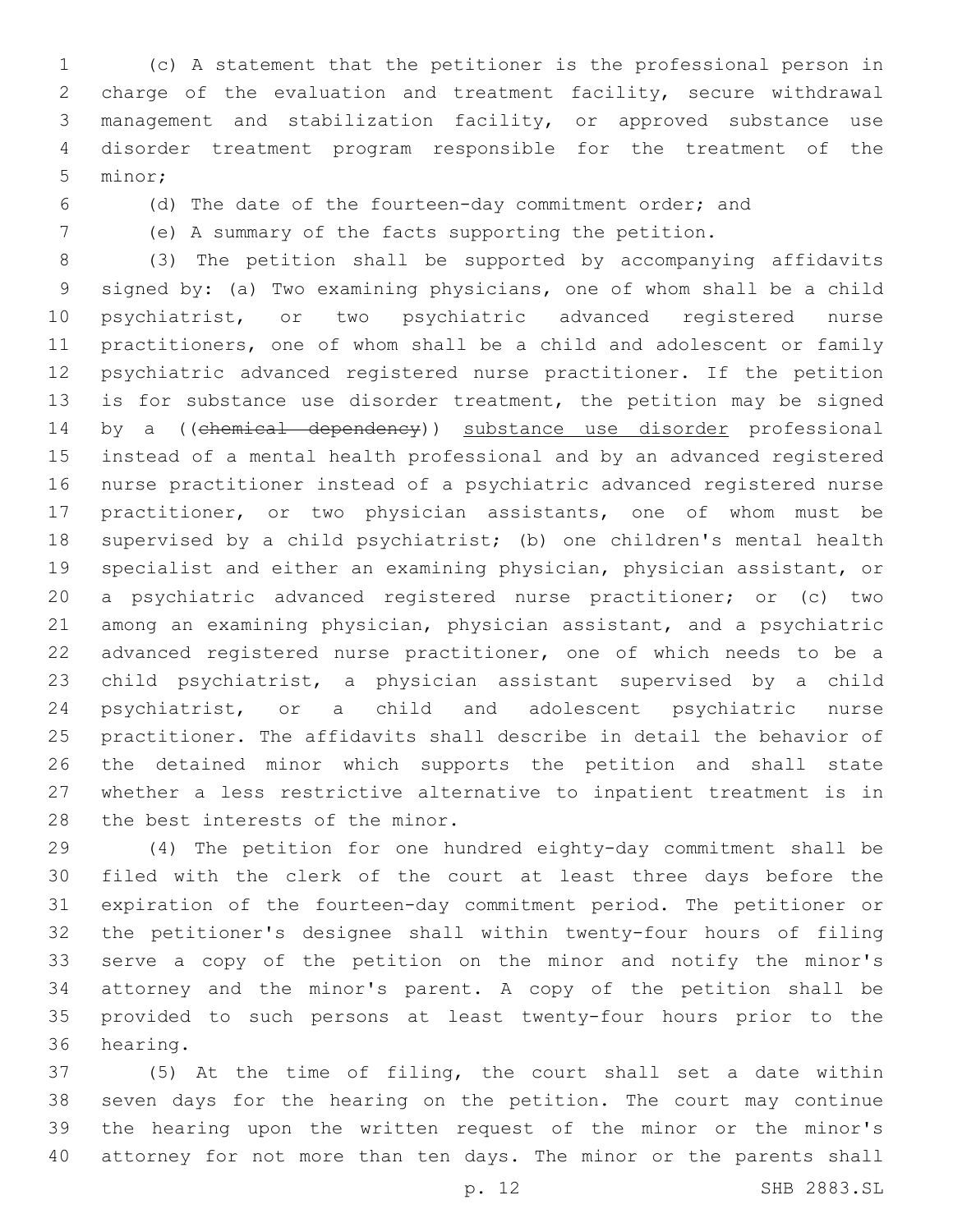be afforded the same rights as in a fourteen-day commitment hearing. Treatment of the minor shall continue pending the proceeding.

(6) For one hundred eighty-day commitment:3

 (a) The court must find by clear, cogent, and convincing evidence 5 that the minor:

 (i) Is suffering from a mental disorder or substance use 7 disorder;

 (ii) Presents a likelihood of serious harm or is gravely 9 disabled; and

 (iii) Is in need of further treatment that only can be provided 11 in a one hundred eighty-day commitment.

 (b) If commitment is for a substance use disorder, the court must find that there is an available approved substance use disorder treatment program that has adequate space for the minor.

 (7) If the court finds that the criteria for commitment are met and that less restrictive treatment in a community setting is not appropriate or available, the court shall order the minor committed to the custody of the director for further inpatient mental health treatment, to an approved substance use disorder treatment program for further substance use disorder treatment, or to a private treatment and evaluation facility for inpatient mental health or substance use disorder treatment if the minor's parents have assumed responsibility for payment for the treatment. If the court finds that a less restrictive alternative is in the best interest of the minor, the court shall order less restrictive alternative treatment upon 26 such conditions as necessary.

 If the court determines that the minor does not meet the criteria for one hundred eighty-day commitment, the minor shall be released.

 (8) Successive one hundred eighty-day commitments are permissible on the same grounds and under the same procedures as the original one hundred eighty-day commitment. Such petitions shall be filed at least five days prior to the expiration of the previous one hundred eighty-33 day commitment order.

 **Sec. 7.** RCW 71.34.750 and 2019 c 446 s 40 and 2019 c 325 s 2009 are each reenacted and amended to read as follows:

 (1) At any time during the minor's period of fourteen-day commitment, the professional person in charge may petition the court for an order requiring the minor to undergo an additional one hundred eighty-day period of treatment. The evidence in support of the

p. 13 SHB 2883.SL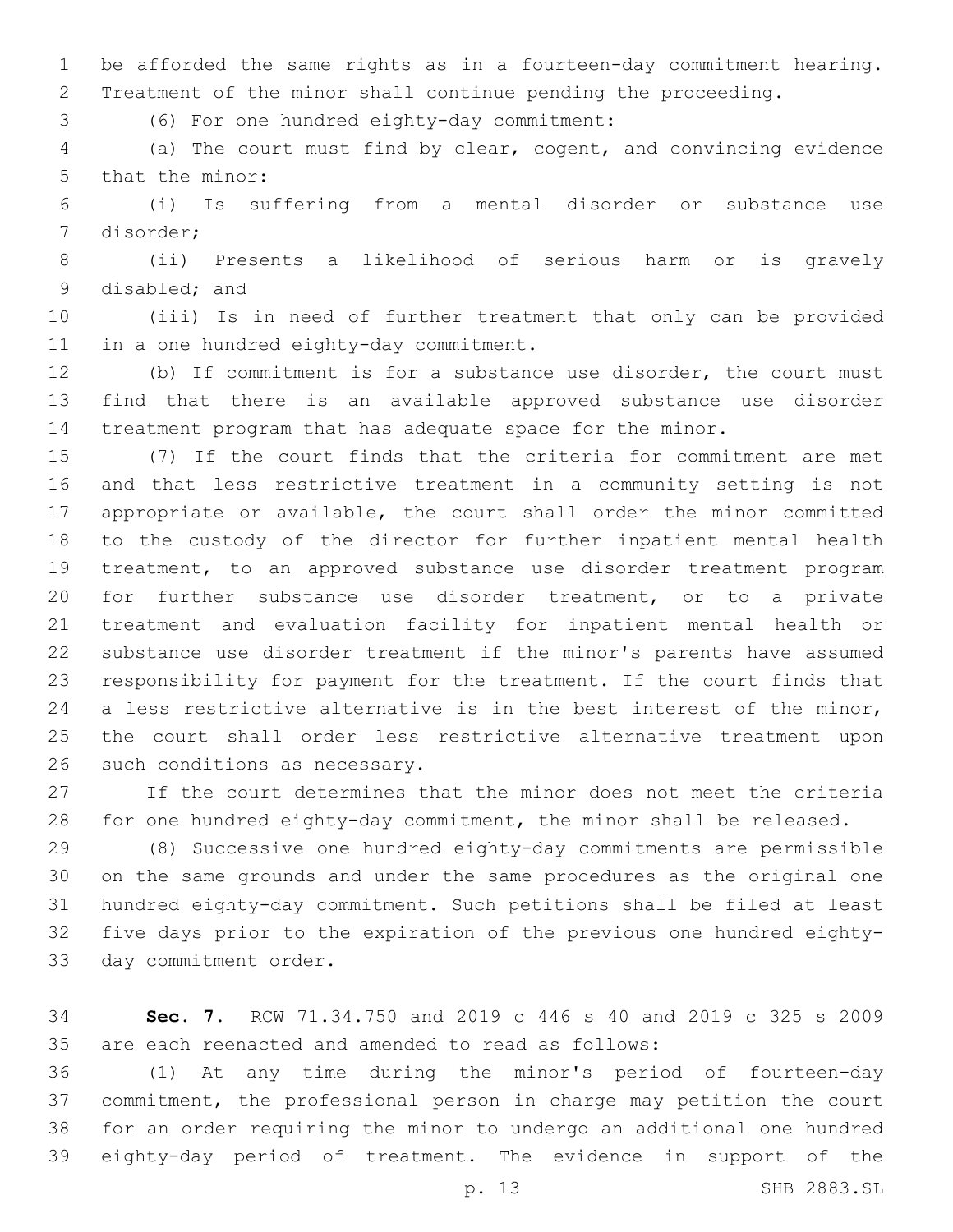petition shall be presented by the county prosecutor unless the petition is filed by the professional person in charge of a state- operated facility in which case the evidence shall be presented by 4 the attorney general.

 (2) The petition for one hundred eighty-day commitment shall contain the following:6

(a) The name and address of the petitioner or petitioners;

 (b) The name of the minor alleged to meet the criteria for one 9 hundred eighty-day commitment;

 (c) A statement that the petitioner is the professional person in charge of the evaluation and treatment facility, secure withdrawal management and stabilization facility, or approved substance use disorder treatment program responsible for the treatment of the 14 minor;

(d) The date of the fourteen-day commitment order; and

(e) A summary of the facts supporting the petition.

 (3) The petition shall be supported by accompanying affidavits signed by: (a) Two examining physicians, one of whom shall be a child psychiatrist, or two psychiatric advanced registered nurse practitioners, one of whom shall be a child and adolescent or family psychiatric advanced registered nurse practitioner. If the petition 22 is for substance use disorder treatment, the petition may be signed 23 by a ((chemical dependency)) substance use disorder professional instead of a mental health professional and by an advanced registered nurse practitioner instead of a psychiatric advanced registered nurse practitioner, or two physician assistants, one of whom must be supervised by a child psychiatrist; (b) one children's mental health specialist and either an examining physician, physician assistant, or a psychiatric advanced registered nurse practitioner; or (c) two among an examining physician, physician assistant, and a psychiatric advanced registered nurse practitioner, one of which needs to be a child psychiatrist, a physician assistant supervised by a child psychiatrist, or a child and adolescent psychiatric nurse practitioner. The affidavits shall describe in detail the behavior of the detained minor which supports the petition and shall state whether a less restrictive alternative to inpatient treatment is in 37 the best interests of the minor.

 (4) The petition for one hundred eighty-day commitment shall be filed with the clerk of the court at least three days before the expiration of the fourteen-day commitment period. The petitioner or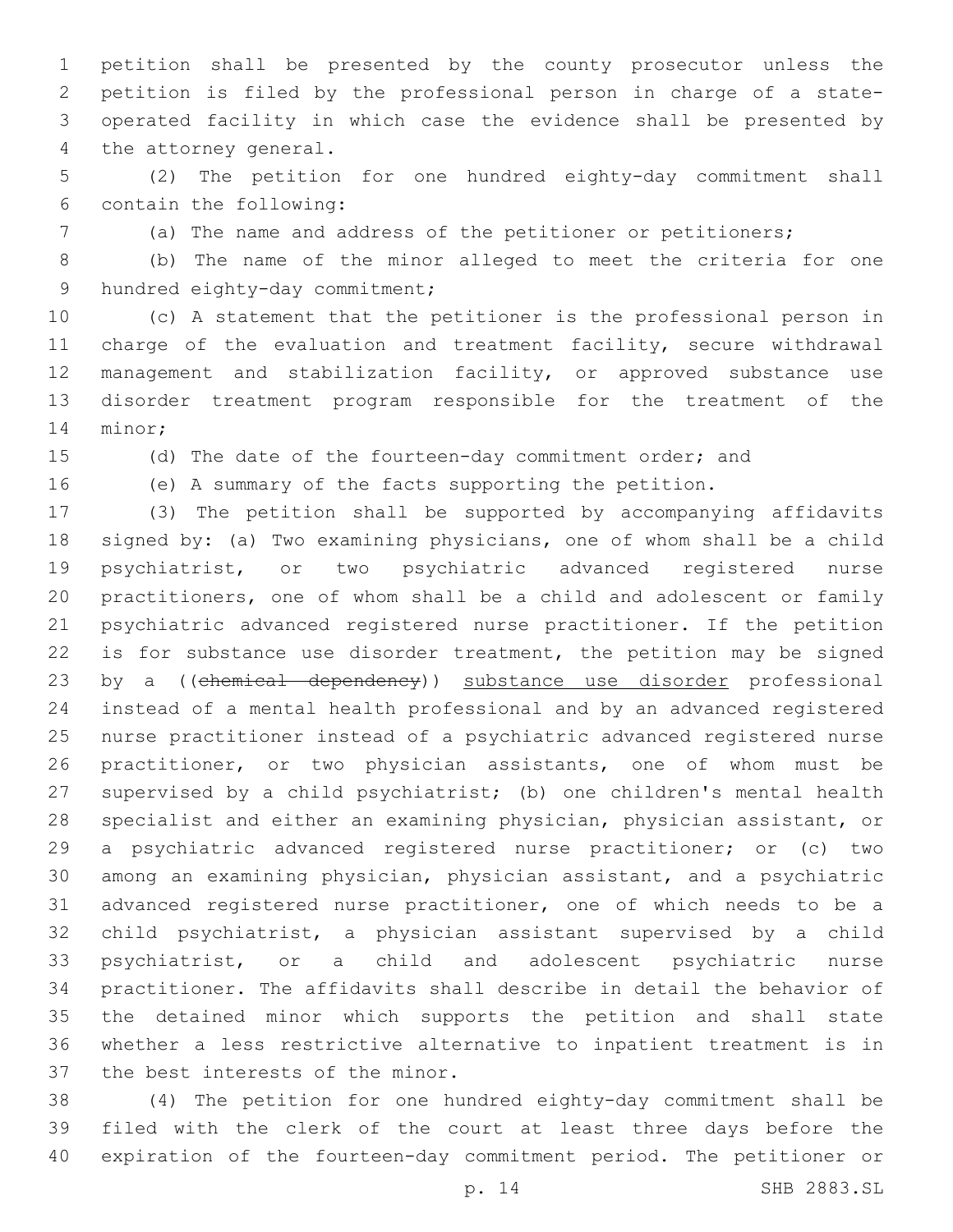the petitioner's designee shall within twenty-four hours of filing serve a copy of the petition on the minor and notify the minor's attorney and the minor's parent. A copy of the petition shall be provided to such persons at least twenty-four hours prior to the 5 hearing.

 (5) At the time of filing, the court shall set a date within seven days for the hearing on the petition. The court may continue the hearing upon the written request of the minor or the minor's attorney for not more than ten days. The minor or the parents shall be afforded the same rights as in a fourteen-day commitment hearing. Treatment of the minor shall continue pending the proceeding.

 (6) For one hundred eighty-day commitment, the court must find by clear, cogent, and convincing evidence that the minor:

 (a) Is suffering from a mental disorder or substance use 15 disorder;

 (b) Presents a likelihood of serious harm or is gravely disabled; 17 and

 (c) Is in need of further treatment that only can be provided in 19 a one hundred eighty-day commitment.

 (7) If the court finds that the criteria for commitment are met and that less restrictive treatment in a community setting is not appropriate or available, the court shall order the minor committed to the custody of the director for further inpatient mental health treatment, to an approved substance use disorder treatment program for further substance use disorder treatment, or to a private treatment and evaluation facility for inpatient mental health or substance use disorder treatment if the minor's parents have assumed responsibility for payment for the treatment. If the court finds that a less restrictive alternative is in the best interest of the minor, the court shall order less restrictive alternative treatment upon 31 such conditions as necessary.

 If the court determines that the minor does not meet the criteria for one hundred eighty-day commitment, the minor shall be released.

 (8) Successive one hundred eighty-day commitments are permissible on the same grounds and under the same procedures as the original one hundred eighty-day commitment. Such petitions shall be filed at least five days prior to the expiration of the previous one hundred eighty-38 day commitment order.